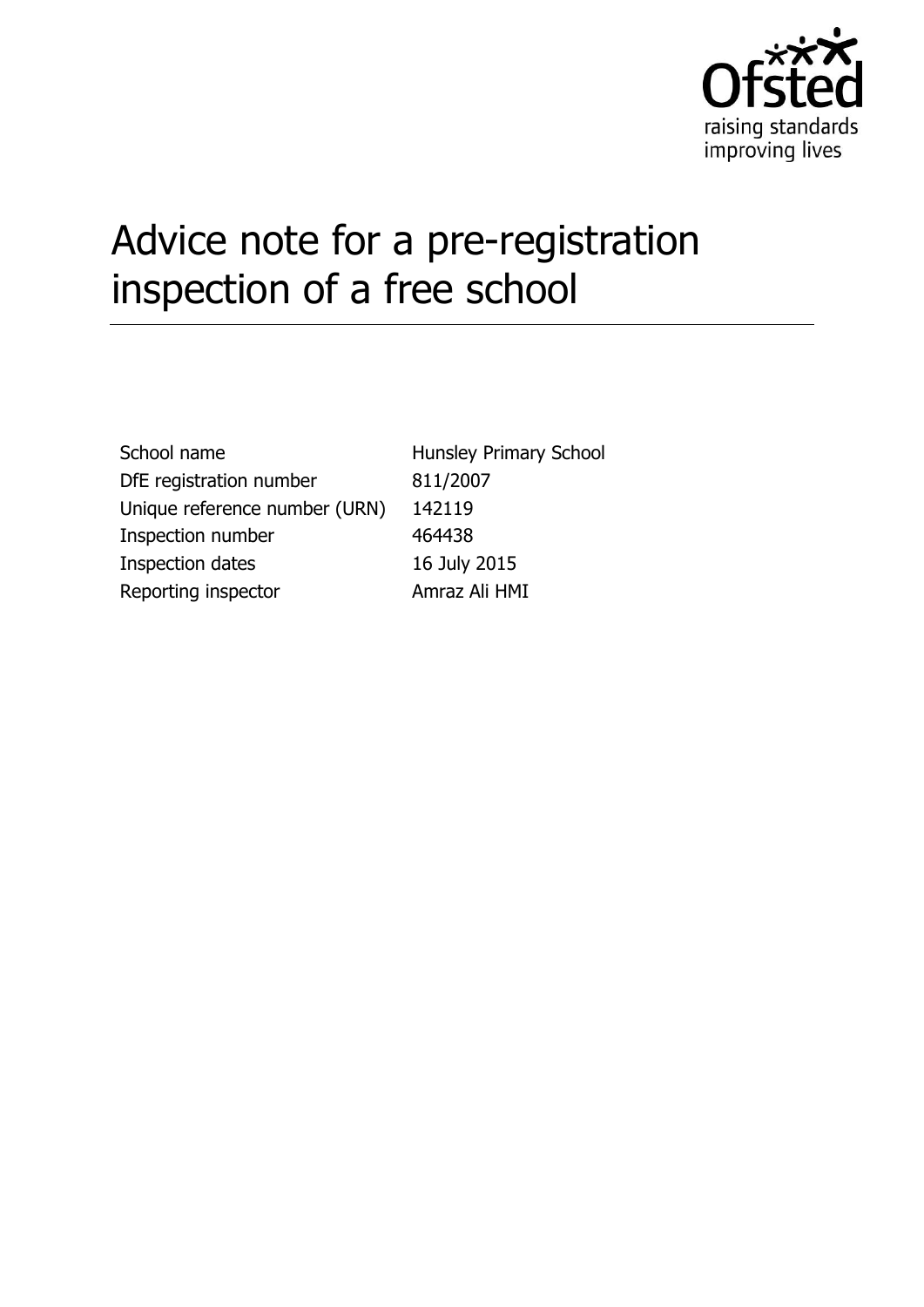The Office for Standards in Education, Children's Services and Skills (Ofsted) regulates and inspects to achieve excellence in the care of children and young people, and in education and skills for learners of all ages. It regulates and inspects childcare and children's social care, and inspects the Children and Family Court Advisory Support Service (Cafcass), schools, colleges, initial teacher training, work-based learning and skills training, adult and community learning, and education and training in prisons and other secure establishments. It assesses council children's services, and inspects services for looked after children, safeguarding and child protection.

If you would like a copy of this document in a different format, such as large print or Braille, please telephone 0300 123 1231, or email enquiries@ofsted.gov.uk.

You may reuse this information (not including logos) free of charge in any format or medium, under the terms of the Open Government Licence. To view this licence, visit [www.nationalarchives.gov.uk/doc/open-government-licence/,](http://www.nationalarchives.gov.uk/doc/open-government-licence/) write to the Information Policy Team, The National Archives, Kew, London TW9 4DU, or email: [psi@nationalarchives.gsi.gov.uk.](mailto:psi@nationalarchives.gsi.gov.uk)

This publication is available at [www.gov.uk/government/organisations/ofsted.](http://www.gov.uk/government/organisations/ofsted)

Interested in our work? You can subscribe to our website for news, information and updates at www.ofsted.gov.uk/user.

Piccadilly Gate Store Street Manchester M1 2WD

T: 0300 123 1231 Textphone: 0161 618 8524 E: enquiries@ofsted.gov.uk W: [www.ofsted.gov.uk](http://www.ofsted.gov.uk/)

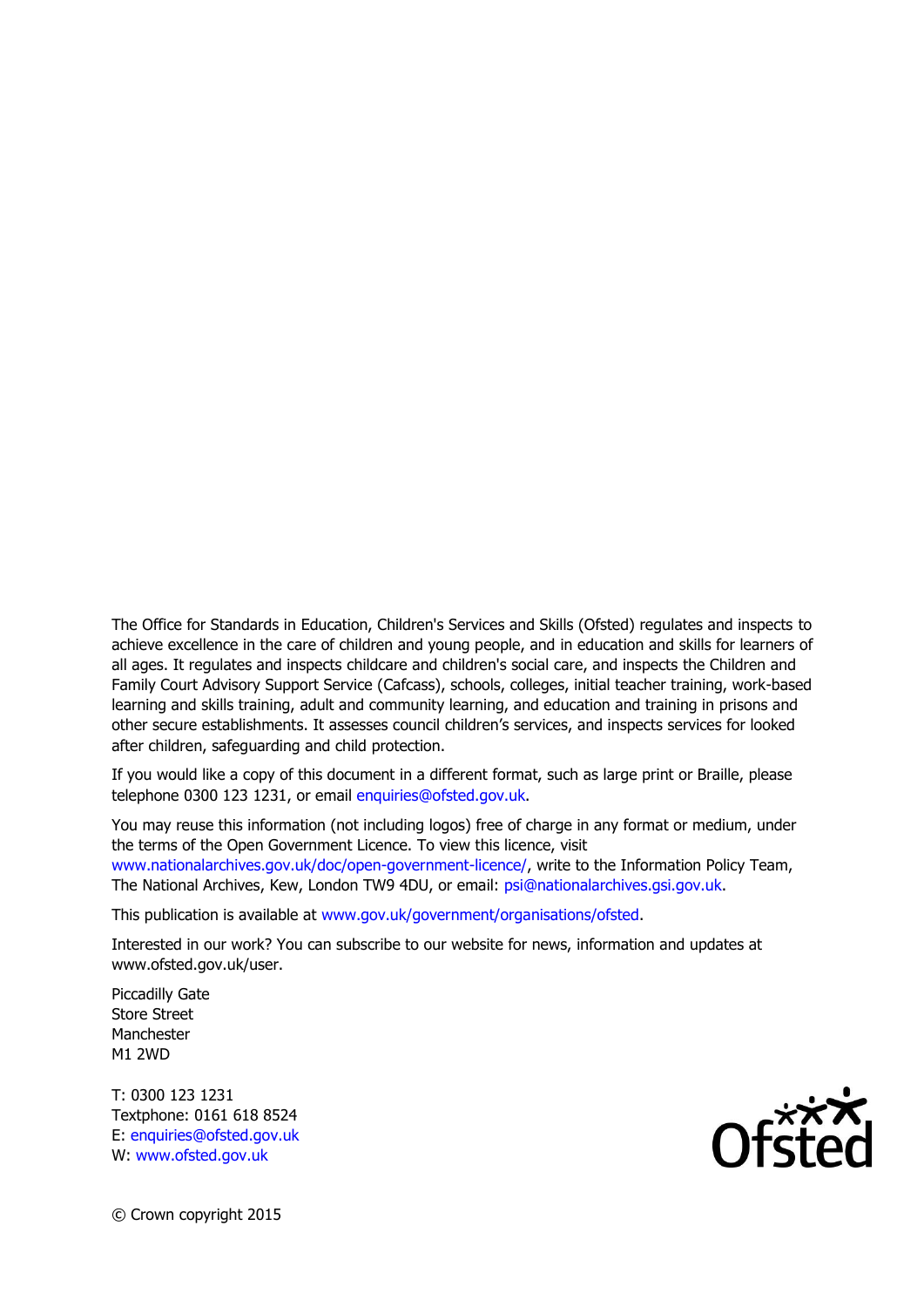## **Information about the inspection**

■ This inspection was conducted by Ofsted at the request of the Secretary of State for Education. It was carried out under section 99 of the Education and Skills Act 2008.<sup>1</sup>

## **Context of the school**

- The proposed Hunsley Primary School is to be located in Brough, a growing residential area west of Hull, in the East Riding of Yorkshire. Within the area there has been a significant number of new homes built and there are plans for this to continue. The school is sponsored by the Hunsley Trust, which has South Hunsley Academy, an outstanding academy, as a key strategic member. The school has applied for registration to admit up to 210 boys and girls in the age range four to 11 years.
- The school plans to open in September 2015 and will admit pupils into the Reception year. It is anticipated that the school will add an additional class each year until it is full. The school is a new build, in response to demographic growth within the area, but will occupy temporary accommodation, in a building on the South Hunsley Academy Campus, during its first year of opening.

## **Information about the registration**

| <b>Number of day pupils</b> | 210      |
|-----------------------------|----------|
| Age range                   | $4 - 11$ |
| <b>Gender of pupils</b>     | Mixed    |
|                             |          |

The school is seeking registration as a free school for:

**Type of special educational needs**  $\vert N/A \rangle$ 

-

<sup>1</sup> [www.legislation.gov.uk/ukpga/2008/25/section/99](http://www.legislation.gov.uk/ukpga/2008/25/section/99)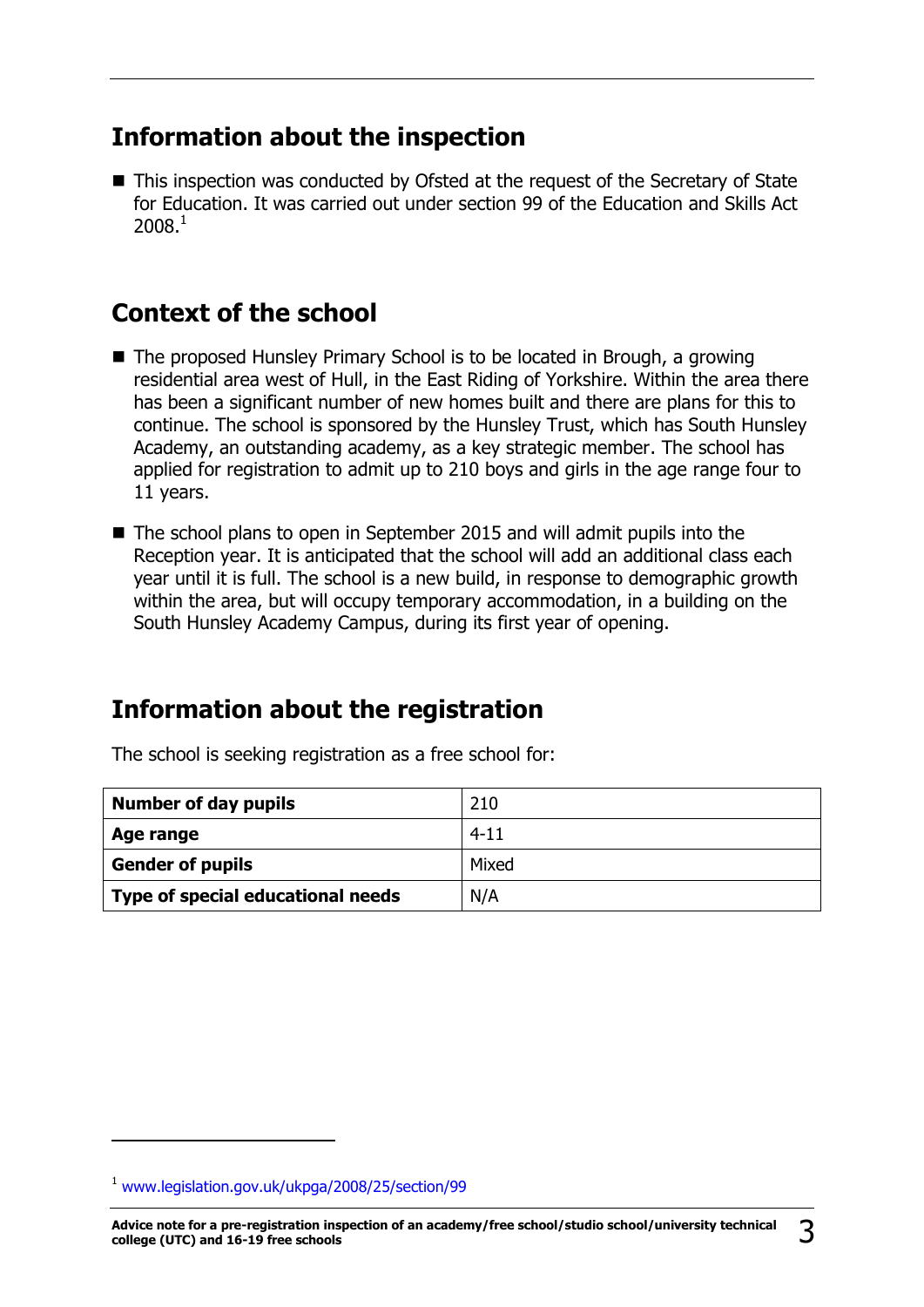

## **Compliance with The Education (Independent School Standards) Regulations 2014<sup>2</sup>**

#### **Part 2. Spiritual, moral, social and cultural development of students**

- The school is likely to meet all the regulations but implementation could not be seen.
- The curriculum is designed to develop all children as positive, responsible individuals with a strong sense of community, contributing as citizens, locally, nationally and globally. As the school grows and develops, from a single Reception class, leaders recognise the need to review and develop the provision for spiritual, moral, social and cultural development to take account of the increased diversity of ages, academic requirements, emotional needs, personal interests, social and cultural backgrounds, economic demands and health issues. At the same time it identifies the need to respond to the ever-changing political, ethical and spiritual landscape in which the pupils live.
- $\blacksquare$  The school's policies for the management of behaviour, the prevention of bullying, and the spiritual, moral, social and cultural development of pupils create the framework within which pupils will be taught to respect and tolerate others and understand the importance of rules.
- Themes within the curriculum include activities designed to develop pupils' awareness of the rule of law and institutions and services in England. This includes a topic on people who help us and there are planned visits by police officers and National Health Service staff.
- Early in the school year, pupils will agree classroom and school rules. A topic on kings and queens is planned to help pupils to understand the wider importance of rules and the law in an age appropriate way.
- Pupils will be involved in electing class leaders and there are plans for a school council to be established. Pupils will be introduced to the idea of democracy by engineering opportunities for the class to vote on matters such as the class snack, or which toys to use on some days, thereby helping pupils to understand the importance of respecting the decisions of the majority.
- **Pupils will be encouraged to take responsibility for their own behaviour and to** consider how they can contribute to the local community. There will be opportunities for the pupils to visit another local academy for events such as Harvest Festival. This will allow the development of their social skills while, at the same time, contributing to the local community.

-

<sup>&</sup>lt;sup>2</sup> [http://www.legislation.gov.uk/uksi/2014/3283/schedule/made;](http://www.legislation.gov.uk/uksi/2014/3283/schedule/made) Part 1 to Schedule 1 is not reported against because it does not apply to academies, free schools, studio schools and UTCs.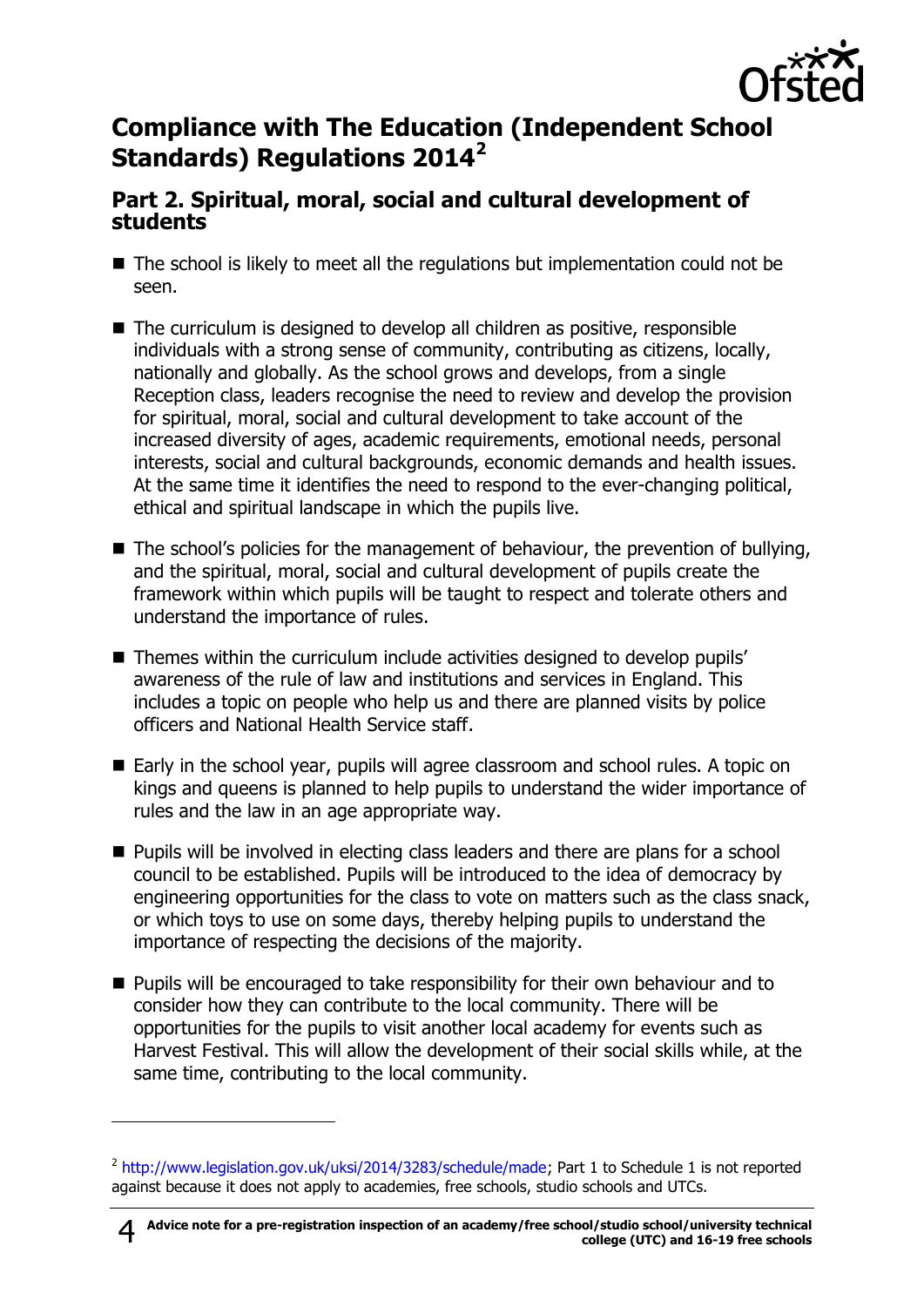

- The school will encourage an understanding of diversity as well as respecting similarities and differences. Pupils will be enabled to acquire appreciation and respect for the diversity of cultures represented in the school and in the local community. Although the school is not expected to have a particularly diverse pupil and staff population, prospective parents with origins in other countries have already volunteered to talk to pupils about their cultures. Members of the school community will be encouraged to share their knowledge and broaden the understanding of others.
- **Pupils will be taught about major Christian traditions and festivals along with** some from other world religions. There are links established between the trust and the local Standing Advisory Committee on Religious Education. The school hopes to capitalise on the fact that this group meets on the site so that students are able to find out about major world religions.
- The school's documentation, including the 'Expectations of Staff' and the 'Prevent policy' include a commitment to ensuring that any controversial political themes are approached in a balanced and non-partisan manner.

#### **Part 3. Welfare, health and safety of pupils**

- Documentary evidence indicates that all the regulations are likely to be met. The school has produced all required policy documents, including those for behaviour and sanctions, the prevention of bullying, first aid and health and safety. An appropriate number of staff have up-to-date first aid qualifications, including some with paediatric first aid.
- The school's safeguarding policy has regard to the latest Department for Education guidance, 'Keeping Children Safe in Education' and 'Working Together to Safeguard Children', March 2015. Safeguarding training for all staff is planned for a training day immediately before the school opens. The designated lead person for safeguarding is the head of school. Additionally the executive principal has appropriate training to undertake this role. There is an identified designated trustee for safeguarding.
- Risk assessments have been prepared for a number of relevant aspects of the school's activity. These include the arrangements for the start and end of the school day, lunchtimes and break times. There are plans to complete other required risk assessments, once the temporary building has been handed over, before the start of the school term.
- An electronic information management system is in place to record incidents, sanctions, admissions and attendance, all to the required formats.
- Firm arrangements are in place for the production of a fire risk assessment before the school opens. Plans indicate there will be a termly fire practice.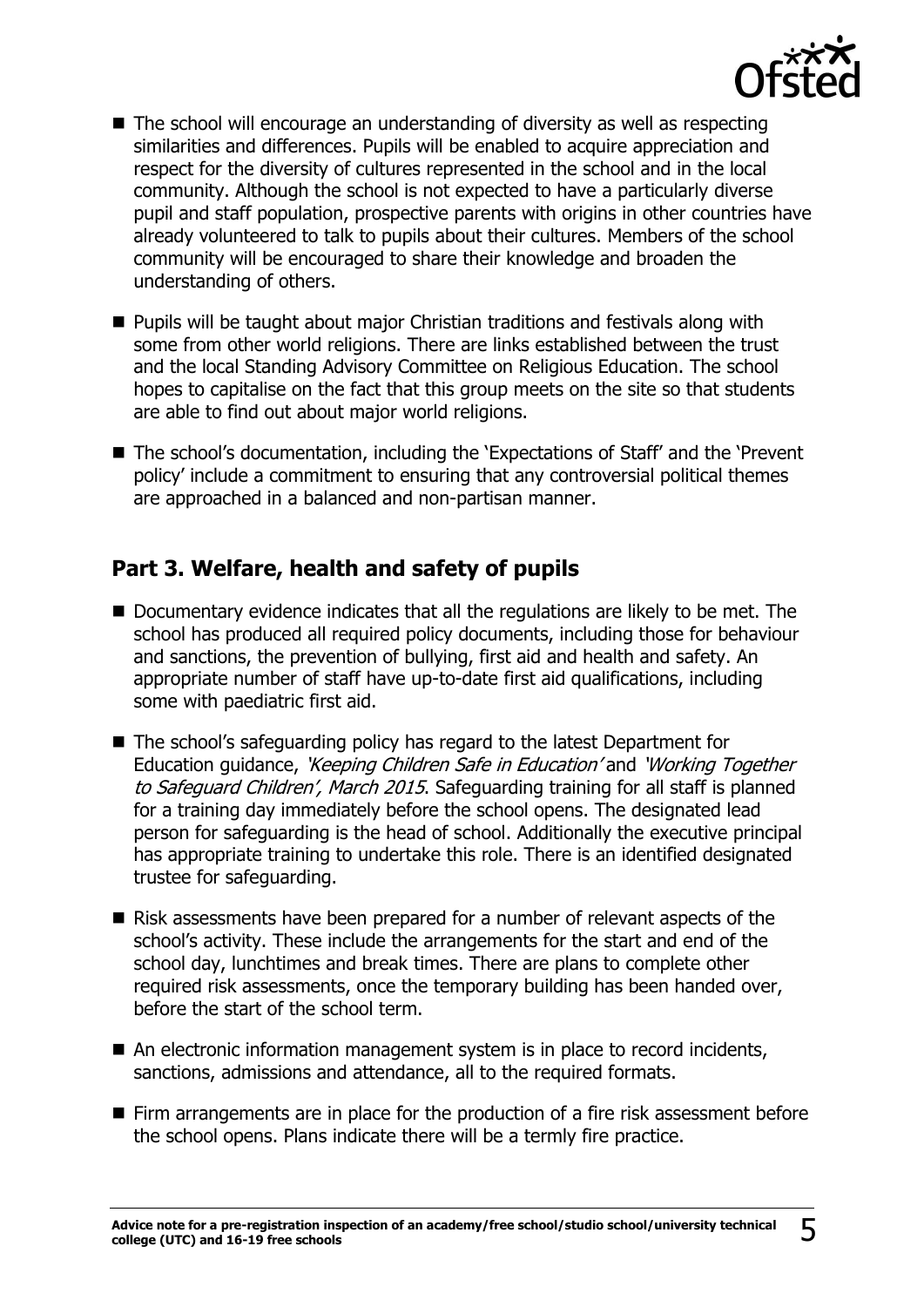

## **Part 4. Suitability of staff, supply staff, and proprietors**

- The school's policy and arrangements for the safe recruitment of staff indicate that all regulations are likely to be met. Staff appointed currently have been subject to all required checks, including DBS, children's barred list, and prohibited teacher list. The executive principal is trained in safer recruitment.
- A suitable single central record has been produced and details of all checks are entered as new staff are appointed. Checks on proprietors and relevant trust members are also included. The school has a written agreement with a preferred supply staff agency to ensure that any such staff will be subject to the appropriate checks.

#### **Part 5. Premises of and accommodation at schools**

- The school is likely to meet all the regulations. A new school building is planned on a site that has already been identified. Detailed plans for this are in place. They indicate that the new build is likely to meet all requirements.
- A temporary site on the campus of South Hunsley Academy, a former scout building, is being refurbished. This will provide suitable accommodation for the school in its first year. Detailed plans were scrutinised and a site visit undertaken under the direction of the contractor. Work is on track for completion by the agreed handover date in August 2015.
- Classrooms are of adequate size and equipped with a suitable number of toilets for boys and girls. New furniture, appropriate for the proposed age range, has been ordered. A suitable location, with washing facilities and near to toilets, has been identified for medical treatment and for the care of any pupil who may be ill.
- There is sufficient space, both tarmac playgrounds and grass fields, for play and recreation. The classroom will have direct access to suitable external areas to allow for the implementation of the planned free flow curriculum.
- Plans indicate the site will be securely fenced and the buildings and access points to the grounds fully secure.

#### **Part 6. Provision of information**

■ The school is likely to meet all the requirements for registration. The school has information available on the South Hunsley Academy website. Access to all required policies (including the safeguarding policy and contact details) is provided.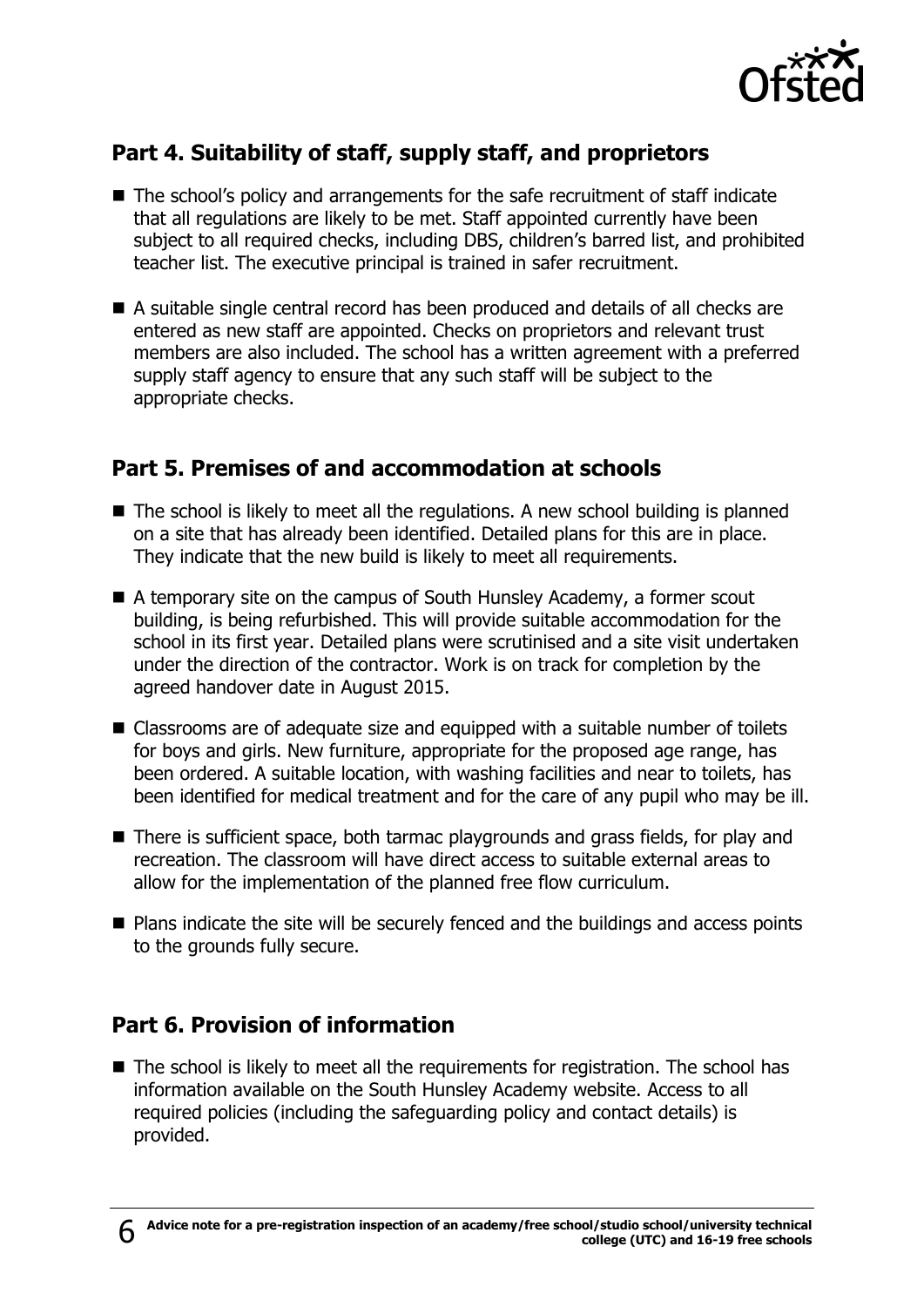

- The school has prepared a welcome pack for parents of pupils who will join the school in September 2015. This offers a range of useful information, including uniform requirements and arrangements for school meals. Home visits have been conducted for all new pupils.
- There are plans to provide up to four written reports of each pupil's progress and attainment for each parent. These reports are not yet available as the school is not operating.
- The school is aware of its responsibility to provide required information for the annual review of any education, health and care plan, once the school is operating.

#### **Part 7. Manner in which complaints are handled**

■ The school meets all the requirements for registration. The procedures for the management of any complaints are fully compliant with statutory requirements. The policy and procedures are available through the website.

### **Part 8. Quality of leadership in and management of schools**

- The executive principal and the head of school have a good understanding of the independent school standards as required for this pre-opening registration inspection. Pupils' wellbeing is likely to be assured.
- Governance arrangements are overseen by the Hunsley Trust and a local governing body has been established for the school.

# **Schedule 10 of the Equality Act 2010**

 $\blacksquare$  The school is aware of its responsibilities under the Equality Act 2010. To this end, it has drawn up an appropriate access improvement plan. Arrangements are in place to ensure that the site is accessible.

## **Statutory requirements of the Early Years Foundation Stage**

■ The school fulfils the welfare and learning and development requirements of the Early Years Foundation Stage and the staff appointed to work with children are suitably qualified for their roles. One member of staff has a current paediatric first aid qualification.